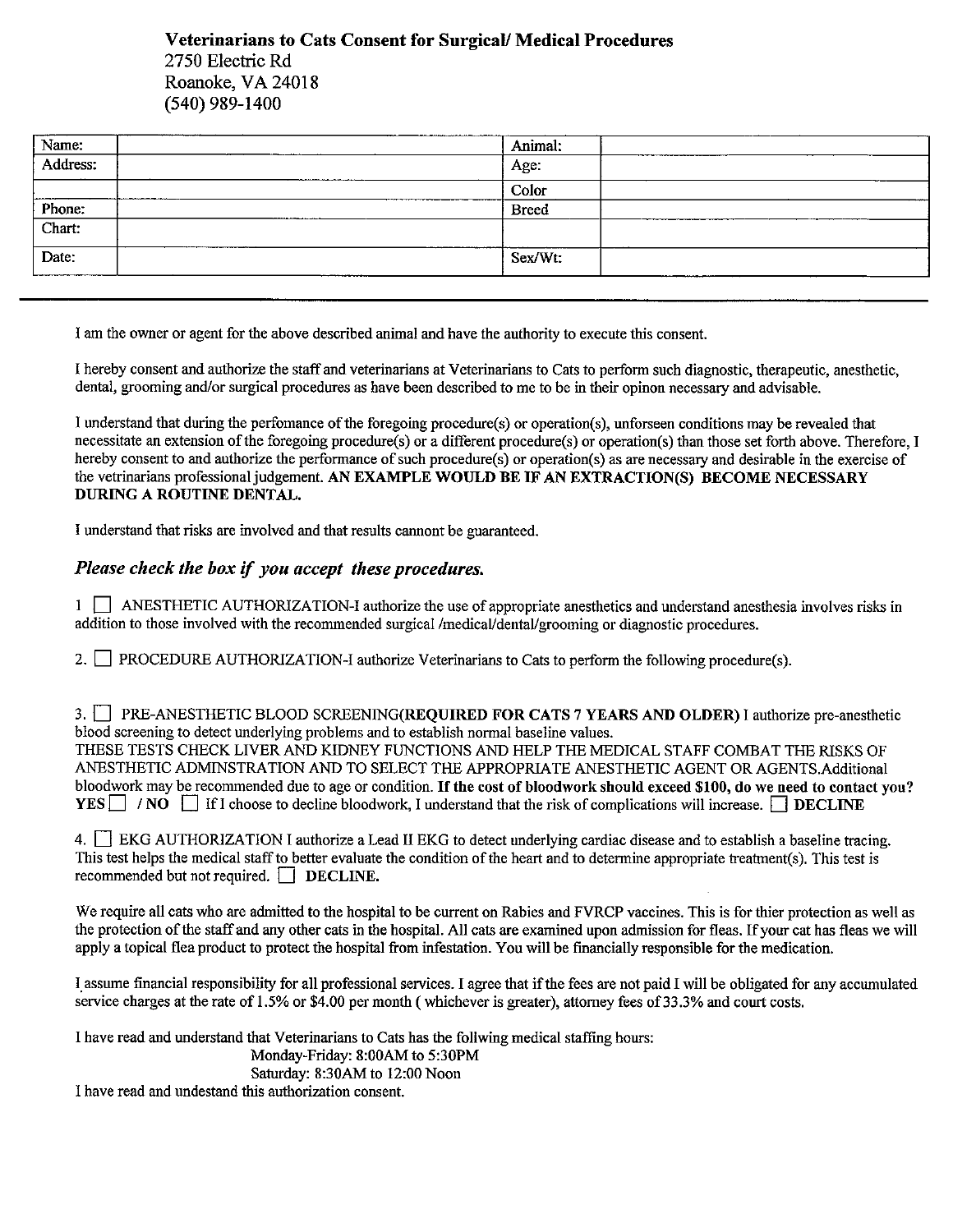### PROCEDURE AUTHORIZATION

I am the owner or agent of the above described anmal and have the authority to execute this consent.

I understand that during the perfomance ofthe foregoing procedure(s) or operation(s), unforseen conditons may be revealed that necessitate an extension of the foregoing procedure (s) or operation(s) or different procedure(s) or operations than those set forth below. Therefore, I hereby consent to and authorize the perfonnance of such procedure(s) or operation(s) as are necessary and desirable in the excercise of the veterinarian's professional judgement.

I also authorize the use of appropriate anesthetics, and other medications, and I understand that the hospital support personnel will be employed as deemed necessary by the veterinarian.

I understand that risks are involved ant that results cannot be guaranteed.

All cats are examined upon admission for fleas. If your cat has fleas, we will apply <sup>a</sup> topical flea medication(Advantage, Frontline, Profender or Revolution) to your cat to avoid any flea infesatation at our hospital. You will be financially responsible for the medication.

<sup>I</sup> assume financial responsibility for all professional fees. <sup>I</sup> agree that ifthe fees are not paid <sup>I</sup> will be obligated for any accumulated service charges at the rate of 1.5% or \$4.00/month(whichever is greater) attorney fees and court costs.

I have read and understand this authorization and consent for the following procedure(s).

- 4 PROCEDURE
- :1.
- 2.
- 3.
- 4.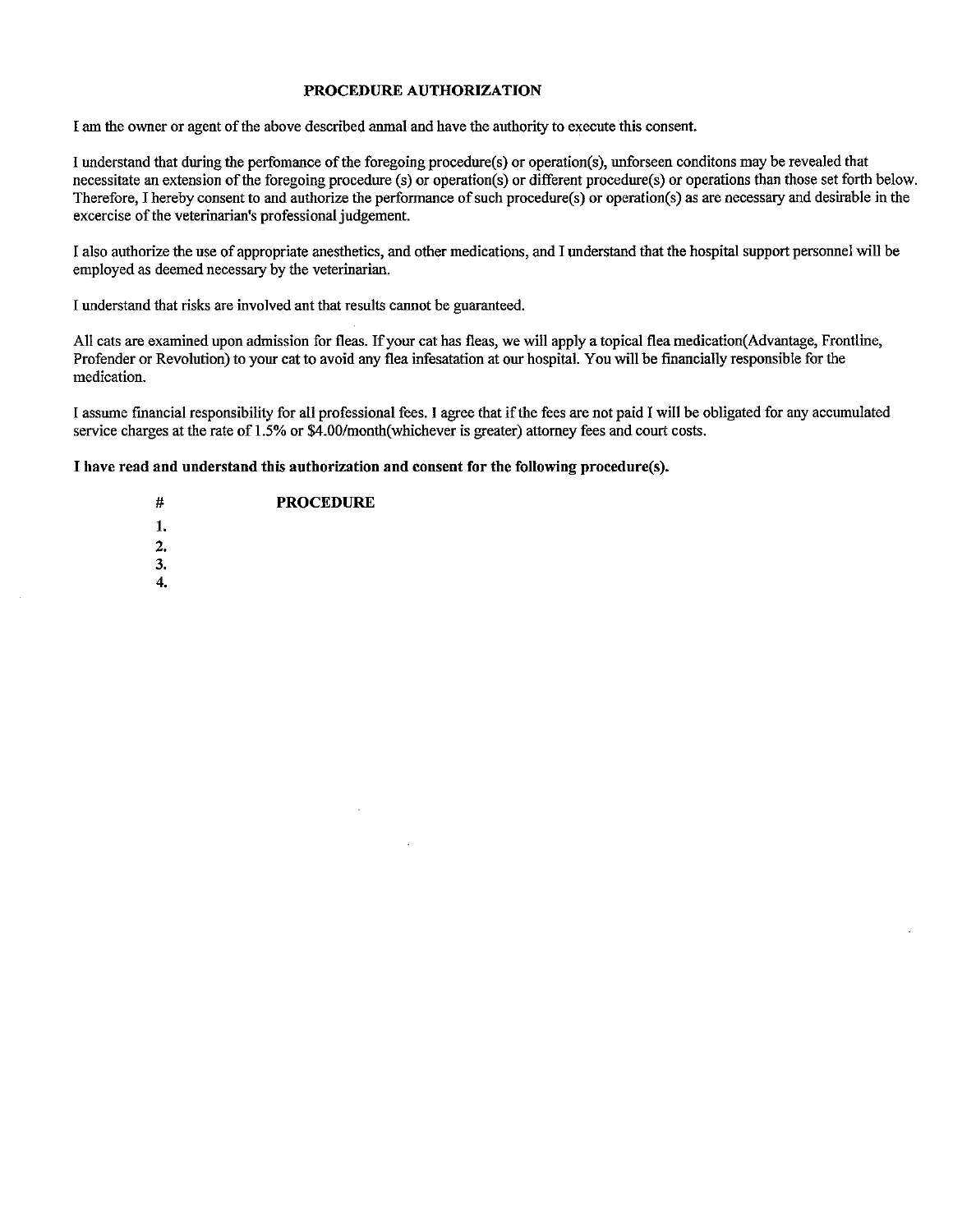# BOARDING AGREEMENT

ARRIVAL DATE: DEPARTURE DATE:

DIET:

CANNED FOOD  $\Box$  DRY FOOD  $\Box$  PRECRIPTION DIET  $\Box$  NAME OF RX DIET:

MEDICATIONS TO BE GIVEN:

PET'S NAME MEDICATION DOSAGE OF MEDS TIME TO BE GIVEN

# PLEASE LIST ANY SPECIAL INSTRUCTIONS OR REQUESTS:

### WE ARE NOT RESPONSIBLE FOR LOST, SOILED OR BROKEN TOYS, DISHES, BEDDING ETC. ALL CAT(S) MUST BE CURRENT ON RABIES AND DISTEMPER VACCINATION.

We at Veterinarians to Cats do our very best to keep all our patients healthy and happy, but please be advised that your pet is boarding in a hospital setting and could be exposed to airborn illness over the course of his/her stay. You will be responsible for any cost incurred for treatments,medications etc. should this occur following stay. Reasonable precautions will always be used against injury, escape, or death of your cat(s). Neither the hospital nor the staff will be held liable for problem(s) that develope provided reasonable care and precautions are followed. I, the client, understand that any problem(s) that develops with my cat(s) will be treated as deemed best by the staff veterinarians and <sup>I</sup> assume full responsibility for the treatment expense involved. <sup>I</sup> understand that <sup>I</sup> am responsible for the amount that is due along with any accumulated interest, billing fees and court costs. By signing below <sup>I</sup> am indicating that <sup>I</sup> have read, understand and agree to the terms above.